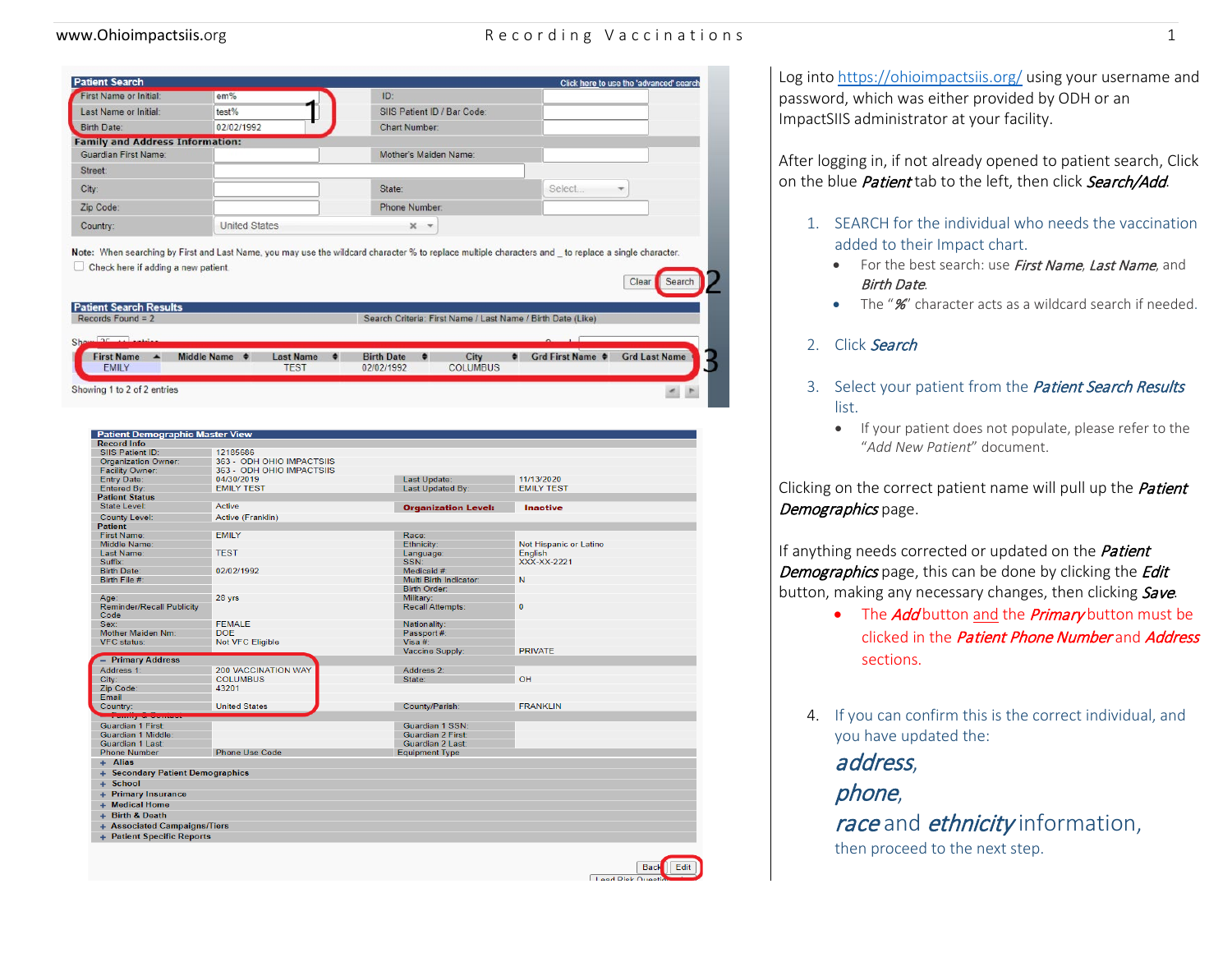| <b>Patient Demographic Master View</b>   |                                       |                                  |                 |                     |
|------------------------------------------|---------------------------------------|----------------------------------|-----------------|---------------------|
| <b>Record Info</b>                       |                                       |                                  |                 |                     |
| SIIS Patient ID:                         | 12185686                              |                                  |                 |                     |
| <b>Organization Owner:</b>               | 17830 - ODH OUTBREAK VACCINATION TEAM |                                  |                 |                     |
| <b>Facility Owner:</b>                   |                                       |                                  |                 |                     |
| <b>Entry Date:</b>                       | 04/30/2019                            | Last Update:                     | 10/16/2020      |                     |
| Entered By:                              | <b>EMILY</b>                          | Last Updated By:                 | <b>EMILY</b>    |                     |
| <b>Patient Status</b>                    |                                       |                                  |                 |                     |
| <b>State Level:</b>                      | Active                                | <b>Organization Level:</b>       | <b>Inactive</b> |                     |
| <b>County Level:</b>                     | Active (Franklin)                     |                                  |                 |                     |
| <b>Patient</b>                           |                                       |                                  |                 |                     |
| <b>First Name:</b>                       | <b>EMILY</b>                          | Race:                            |                 |                     |
| Middle Name:                             |                                       | Ethnicity:                       |                 |                     |
| Last Name:                               | <b>TEST</b>                           | Language:                        |                 |                     |
| Suffix:                                  |                                       | SSN:                             |                 |                     |
| <b>Birth Date:</b>                       | 02/02/1992                            | Medicaid #:                      |                 |                     |
| Birth File #:                            |                                       | Multi Birth Indicator:           | N               |                     |
|                                          |                                       | <b>Birth Order:</b>              |                 |                     |
| Age:                                     | 28 yrs                                | Military:                        |                 |                     |
| <b>Reminder/Recall Publicity</b><br>Code |                                       | Recall Attempts:                 | $\mathbf{0}$    |                     |
| Sex:                                     | <b>FEMALE</b>                         | Nationality:                     |                 |                     |
| Mother Maiden Nm:                        | <b>DOE</b>                            | Passport #:                      |                 |                     |
| <b>VFC</b> status:                       | Not VFC Eligible                      | Visa #:                          |                 |                     |
|                                          |                                       | Vaccine Supply:                  | <b>PRIVATE</b>  |                     |
| - Primary Address                        |                                       |                                  |                 |                     |
| Address 1:                               | <b>200 VACCINATION WAY</b>            | Address 2:                       |                 |                     |
| City:                                    | <b>COLUMBUS</b>                       | State:                           | OH              |                     |
| Zip Code:                                | 43201                                 |                                  |                 |                     |
| Email                                    |                                       |                                  |                 |                     |
| Country:                                 | <b>United States</b>                  | County/Parish:                   | <b>FRANKLIN</b> |                     |
| - Family & Contact                       |                                       |                                  |                 |                     |
| <b>Guardian 1 First:</b>                 |                                       | Guardian 1 SSN:                  |                 |                     |
| Guardian 1 Middle:                       |                                       | <b>Guardian 2 First:</b>         |                 |                     |
| Guardian 1 Last:                         |                                       | Guardian 2 Last:                 |                 |                     |
| <b>Phone Number</b>                      | Phone Use Code                        | <b>Equipment Type</b>            |                 |                     |
| + Alias                                  |                                       |                                  |                 |                     |
| + Secondary Patient Demographics         |                                       |                                  |                 |                     |
| + School                                 |                                       |                                  |                 |                     |
| + Primary Insurance                      |                                       |                                  |                 |                     |
|                                          |                                       |                                  |                 |                     |
| + Medical Home                           |                                       |                                  |                 |                     |
| + Birth & Death                          |                                       |                                  |                 |                     |
| + Associated Campaigns/Tiers             |                                       |                                  |                 |                     |
| + Assessment                             |                                       |                                  |                 |                     |
| + Patient Specific Reports               |                                       |                                  |                 |                     |
|                                          |                                       | <b>Edit High Risk Categories</b> |                 |                     |
|                                          |                                       |                                  |                 | Edit<br><b>Back</b> |

| Name:<br>Date of Birth:             | <b>FMILY TEST</b><br>02/02/1992                                                                                                                                                                                                                                        | SIIS Patient ID:<br>Age:                    | 12185686<br>28 yrs   |
|-------------------------------------|------------------------------------------------------------------------------------------------------------------------------------------------------------------------------------------------------------------------------------------------------------------------|---------------------------------------------|----------------------|
| Guardian:                           |                                                                                                                                                                                                                                                                        | <b>Organization Level Status:</b>           | Inactive             |
| <b>Patient High Risk Categories</b> |                                                                                                                                                                                                                                                                        | <b>Available Categories</b>                 |                      |
|                                     | <b>ASSISTED LIVING FACILITY RESIDENT</b><br>ASSISTED LIVING FACILITY STAFF<br>CONGREGATE CARE FACILITY RESIDENT<br><b>CONGREGATE CARE FACILITY STAFF</b><br><b>EMERGENCY MEDICAL SERVICES</b><br>HOSPITAL ADMINISTRATIVE STAFF                                         |                                             | $\ddot{\phantom{1}}$ |
|                                     | <b>BACK OF BEING CONTINUES OF A STATE OF A STATE OF A STATE OF A STATE OF A STATE OF A STATE OF A STATE OF A STATE OF A STATE OF A STATE OF A STATE OF A STATE OF A STATE OF A STATE OF A STATE OF A STATE OF A STATE OF A STATE</b><br><b>HOSPITAL CLINICAL STAFF</b> | MONUOCDITAL UEALTUCADE ADMINICTDATIVE CTAEE |                      |
|                                     | NONHOSPITAL HEALTHCARE ANCILLARY STAFF                                                                                                                                                                                                                                 |                                             | $\sim$               |

# REQUIRED at time of first dose:

After saving the Patient Demographics.

- 1. Click the *Edit High Risk Categories* box.
- 2. Select the most appropriate Target Population or Occupation and assign it to the individual using the > arrow to the right.
	- There should be a notification at the top stating "Patient High Risk Categories Successfully Changed"

- proceed to next step -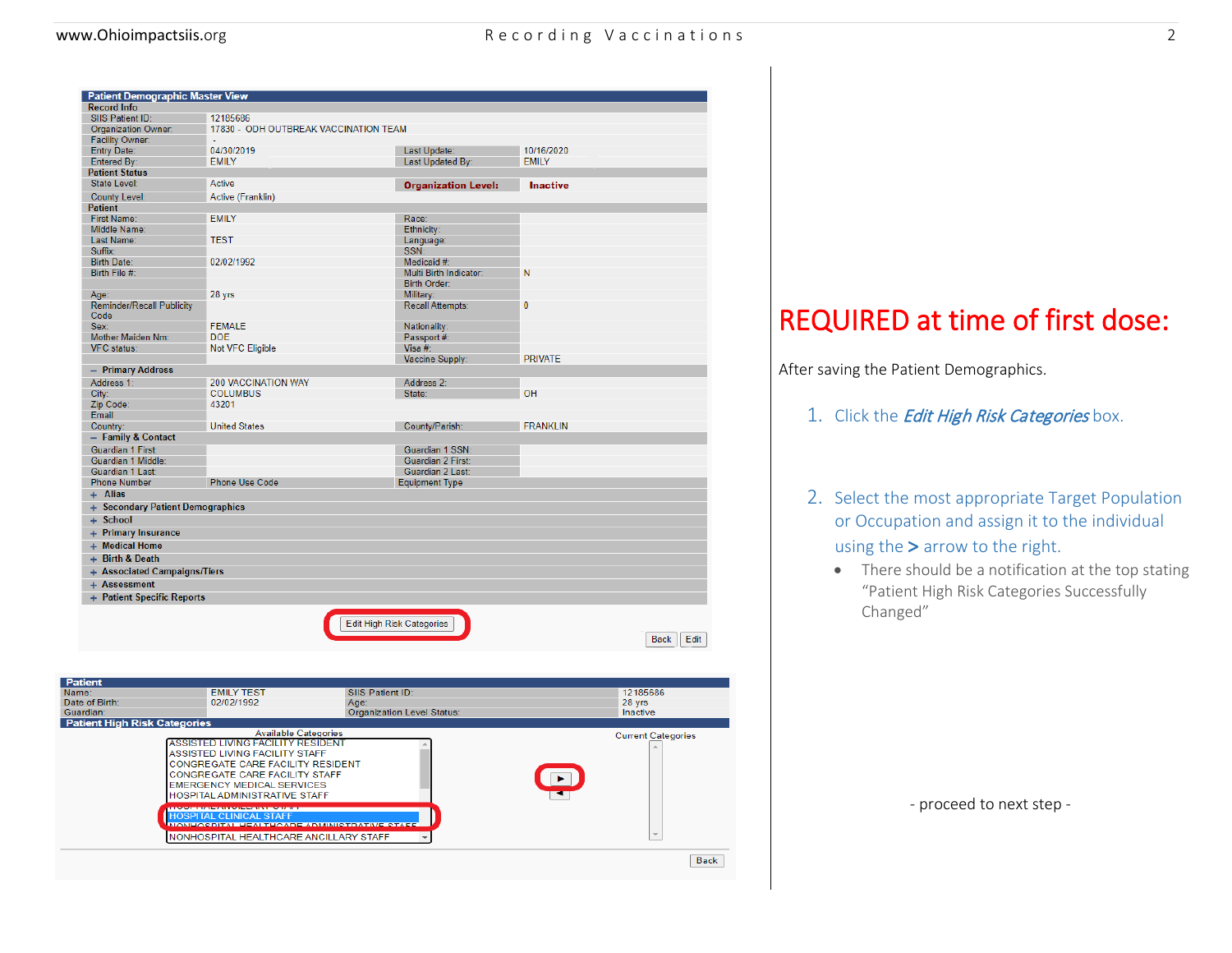### www.Ohioimpactsiis.org and a seconding Vaccinations 3

| <b>Maitlist</b><br><b>Vaccinations</b><br>View/Add<br>FUICIGEST<br>Summary<br><b>Add Anonymous</b><br><b>Exec. Dashboard</b><br>Lead<br><b>Organization</b><br><b>Facilities</b><br><b>Physicians &amp;</b><br><b>Vaccinators</b> | (H - Historicals, # - Adverse Reaction, I - Warning, I - Warning, I - Warning, U - Unverified Historicals, ^ - Compromised Vaccination)<br>Documented By:  --select--<br>Double-click in any date field below to enter the default date: 12/01/2020<br>Vaccine<br>COVID-19, mRNA, LNP-S, PF, 100 mcg/ 0.5 mL<br>dose (MODERNA)<br>COVID-19, mRNA, LNP-S, PF, 30 mcg/0.3 mL<br>dose (PFIZER)<br><b>DTaP</b> | v<br>11/10/2020 | $\overline{2}$ | 3     | Δ | 5 | 6                      |
|-----------------------------------------------------------------------------------------------------------------------------------------------------------------------------------------------------------------------------------|------------------------------------------------------------------------------------------------------------------------------------------------------------------------------------------------------------------------------------------------------------------------------------------------------------------------------------------------------------------------------------------------------------|-----------------|----------------|-------|---|---|------------------------|
|                                                                                                                                                                                                                                   |                                                                                                                                                                                                                                                                                                                                                                                                            |                 |                |       |   |   |                        |
|                                                                                                                                                                                                                                   |                                                                                                                                                                                                                                                                                                                                                                                                            |                 |                |       |   |   |                        |
|                                                                                                                                                                                                                                   |                                                                                                                                                                                                                                                                                                                                                                                                            |                 |                |       |   |   |                        |
|                                                                                                                                                                                                                                   |                                                                                                                                                                                                                                                                                                                                                                                                            |                 |                |       |   |   |                        |
|                                                                                                                                                                                                                                   |                                                                                                                                                                                                                                                                                                                                                                                                            |                 |                |       |   |   |                        |
|                                                                                                                                                                                                                                   |                                                                                                                                                                                                                                                                                                                                                                                                            |                 |                |       |   |   |                        |
|                                                                                                                                                                                                                                   |                                                                                                                                                                                                                                                                                                                                                                                                            |                 |                |       |   |   |                        |
|                                                                                                                                                                                                                                   |                                                                                                                                                                                                                                                                                                                                                                                                            |                 |                |       |   |   |                        |
|                                                                                                                                                                                                                                   |                                                                                                                                                                                                                                                                                                                                                                                                            |                 |                |       |   |   |                        |
|                                                                                                                                                                                                                                   | DTaP, 5 pertussis antigens (Daptacel)                                                                                                                                                                                                                                                                                                                                                                      |                 |                |       |   |   |                        |
| <b>Inventory</b><br><b>Management</b>                                                                                                                                                                                             | DTaP-Hib-IPV (Pentacel)                                                                                                                                                                                                                                                                                                                                                                                    |                 |                |       |   |   |                        |
| <b>Registration Forms</b><br><b>Reports</b>                                                                                                                                                                                       | DTaP-Hep B-IPV (Pediarix)                                                                                                                                                                                                                                                                                                                                                                                  |                 |                |       |   |   |                        |
| <b>Patient Record</b>                                                                                                                                                                                                             | DTaP-IPV                                                                                                                                                                                                                                                                                                                                                                                                   |                 |                |       |   |   |                        |
| <b>Report Module</b><br><b>State Reports</b>                                                                                                                                                                                      | Hep B, adolescent or pediatric                                                                                                                                                                                                                                                                                                                                                                             |                 |                |       |   |   |                        |
| <b>Mgmt Reports</b><br><b>School Reports</b>                                                                                                                                                                                      | Hib (PRP-T)                                                                                                                                                                                                                                                                                                                                                                                                |                 |                |       |   |   |                        |
| <b>IPV</b><br><b>Settings</b>                                                                                                                                                                                                     |                                                                                                                                                                                                                                                                                                                                                                                                            |                 |                |       |   |   |                        |
| <b>CASA Export</b><br><b>Reminder/Recall</b>                                                                                                                                                                                      | <b>MMR</b>                                                                                                                                                                                                                                                                                                                                                                                                 |                 |                |       |   |   |                        |
| <b>Imports</b><br><b>Exports</b>                                                                                                                                                                                                  | Pneumococcal conjugate PCV 13 (Prevnar 13)                                                                                                                                                                                                                                                                                                                                                                 |                 |                |       |   |   |                        |
| $\triangleright$ HEDIS                                                                                                                                                                                                            | <b>MMRV</b>                                                                                                                                                                                                                                                                                                                                                                                                |                 |                |       |   |   |                        |
| <b>Scheduled Reports</b><br>Job Queue                                                                                                                                                                                             | varicella                                                                                                                                                                                                                                                                                                                                                                                                  |                 |                |       |   |   |                        |
| Administration<br><b>Campaigns</b>                                                                                                                                                                                                | Hep A, ped/adol, 2 dose                                                                                                                                                                                                                                                                                                                                                                                    |                 |                |       |   |   |                        |
| <b>Answers</b>                                                                                                                                                                                                                    | HPV9 (Gardasil 9)                                                                                                                                                                                                                                                                                                                                                                                          |                 |                |       |   |   |                        |
|                                                                                                                                                                                                                                   | rotavirus, pentavalent (Rotateg)                                                                                                                                                                                                                                                                                                                                                                           |                 |                |       |   |   |                        |
|                                                                                                                                                                                                                                   | Tdap                                                                                                                                                                                                                                                                                                                                                                                                       |                 |                |       |   |   |                        |
|                                                                                                                                                                                                                                   | meningococcal MCV4P (Menactra)                                                                                                                                                                                                                                                                                                                                                                             |                 |                |       |   |   |                        |
|                                                                                                                                                                                                                                   | $\checkmark$<br>--select--                                                                                                                                                                                                                                                                                                                                                                                 |                 |                |       |   |   |                        |
| IWeb                                                                                                                                                                                                                              |                                                                                                                                                                                                                                                                                                                                                                                                            |                 |                |       |   |   |                        |
| <b>Version: 5.37.0</b>                                                                                                                                                                                                            | Add Administered                                                                                                                                                                                                                                                                                                                                                                                           |                 |                | Clear |   |   | <b>Add Historicals</b> |
| <b>Help Desk</b>                                                                                                                                                                                                                  | vaccine is marked with a 'X', please verify which components of the vaccine are outside the ACIP schedule by viewing the Vaccination                                                                                                                                                                                                                                                                       |                 |                |       |   |   |                        |
|                                                                                                                                                                                                                                   | Summary                                                                                                                                                                                                                                                                                                                                                                                                    |                 |                |       |   |   |                        |

After confirming and editing the patient demographics:

- 1. Click on the Vaccinations tab on the left. Then click on View/Add
	- This will bring you to the Impact Vaccination View page.
- 2. If adding a first dose of a vaccine other than COVID, the vaccine may need to be chosen from the  $-$  select -dropdown box. If COVID, simply add the **date of** vaccine administration in the next empty textbox.
	- It is important to select the correct COVID vaccine type from this page. COVID vaccine types are specific to the manufacturer and not interchangeable.
	- If unsure what vaccine type your facility has, this can be confirmed in VOMS. In *VOMS -> Inventory ->* Reconciliation the corresponding vaccine name type should be in **bold**. screen cap below

|   | Inventory            | $\checkmark$ | Public                                         | Private                                         |  |
|---|----------------------|--------------|------------------------------------------------|-------------------------------------------------|--|
|   | Reconciliation       |              | Date Range: N/A                                |                                                 |  |
|   | Search/Add Inventory |              |                                                |                                                 |  |
|   | Correct Decrementing |              |                                                | <b>Vaccine</b>                                  |  |
|   | Orders & Returns     | ⋟            |                                                | Covid-19, Mrna, Lnp-S, Pf, 100 Mcg/ 0.5 MI Dose |  |
| а | Cold Storage         |              | <b>COVID-PARTICIPED COM</b><br>10 pack - VIALS |                                                 |  |
| ⊟ | Dandomic Agroomont   |              | NDC: 80777-0273-99                             |                                                 |  |

3. Click Add Administered

After clicking Add Administered, the next page will be the patient eligibility screen for the Vaccines for Children, or "VFC" program.

1. Click Continue